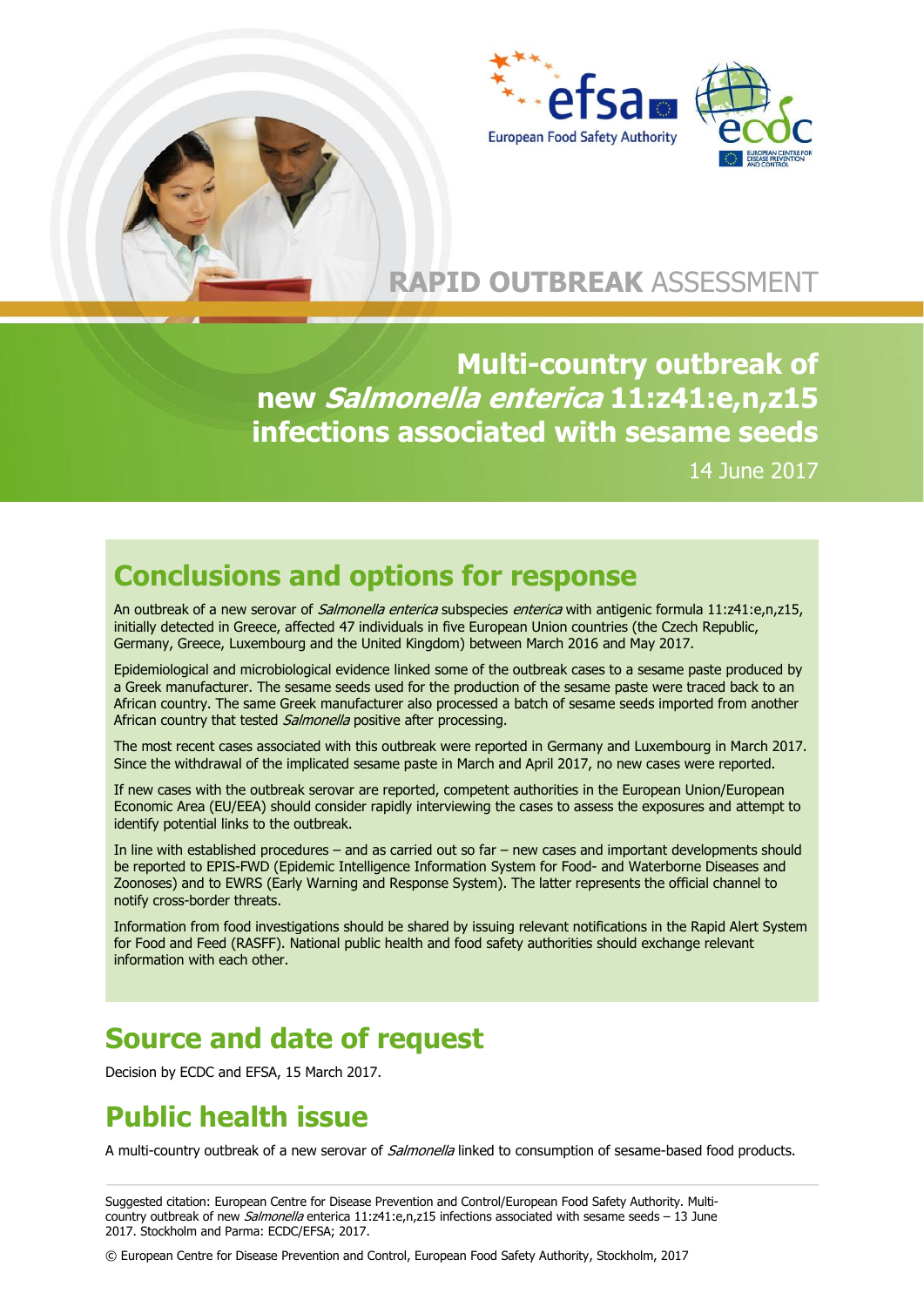# **Consulted experts**

ECDC experts (in alphabetical order): Mike Catchpole, Denis Coulombier, Josep Jansa, Saara Kotila, Daniel Palm, Ettore Severi, Johanna Takkinen

EFSA experts: Domenico Deserio, Raquel Garcia Fierro, Beatriz Guerra, Marta Hugas, Ernesto Liebana, Olaf Mosbach-Schulz, Valentina Rizzi

External experts representing national authorities (by alphabetical order of countries):

- Czech Republic: Daniela Dedicova, Lucie Safarikova (National Reference Laboratory for *Salmonella*, National Institute of Public Health, Czech Republic) and Marta Prikazska (Department of infectious disease epidemiology, National Institute of Public Health, Czech Republic)
- Germany: Anika Schielke (Robert Koch Institute), Sandra Simon, Rita Prager, Angelika Fruth (German National Reference Centre for *Salmonella*, Robert Koch Institute), Burkhard Malorny, Istvan Szabo (Federal Institute for Risk Assessment, Berlin, Germany)
- Greece: Kassiani Mellou (Hellenic Centre for Disease Control and Prevention), Georgia Mandilara (Greek National Reference Centre for Salmonella, National School of Public Health), Dimitrios Samartzis, George Serris, Soultana Tatsika (Hellenic Food Authority, Regional Directorate of Central Macedonia)
- Luxembourg: Joël Mossong (Laboratoire National de Santé)
- United Kingdom: Lesley Larkin, Tim Dallman (Public Health England), Deb Morgan (Food Standards Agency).

ECDC issued this risk assessment document in accordance with Article 10 of Decision No 1082/13/EC and Article 7(1) of Regulation (EC) No 851/2004 establishing a European centre for disease prevention and control, and with the contribution of the European Food Safety Authority (EFSA) in accordance with Article 31 of Regulation (EC) No 178/2002 of the European Parliament and of the Council of 28 January 2002 laying down the general principles and requirements of food law, establishing the European Food Safety Authority and laying down procedures in matters of food safety.

In the framework of ECDC's mandate, the specific purpose of an ECDC risk assessment is to present different options on a certain matter with their respective advantages and disadvantages. The responsibility on the choice of which option to pursue and which actions to take, including the adoption of mandatory rules or guidelines, lies exclusively with the EU/EEA Member States. In its activities, ECDC strives to ensure its independence, high scientific quality, transparency and efficiency.

This report was written under coordination of an internal response team at ECDC and with contributions by EFSA, as requested by the European Commission based on a mandate requesting scientific assistance of EFSA in the investigation of multinational food-borne outbreaks (Ares(2013)2576387, Mandate M-2013-0119, 7 July 2013).

All data published in this rapid outbreak assessment are correct to the best of our knowledge on 7 June 2017. Maps and figures published do not represent a statement on the part of ECDC, EFSA or its partners on the legal or border status of the countries and territories shown.

# **Event background information**

On 10 May 2016, Greece reported a cluster of cases of *Salmonella enterica* subspecies *enterica* with antigenic formula 11:z41:e,n,z15, not previously described in the White-Kauffmann-Le Minor-scheme [1]. The isolates from these cases were susceptible to 16 antimicrobial agents, and their pulsed field gel electrophoresis (PFGE) profiles were indistinguishable (The European Surveillance System (TESSy) reference XbaI.2460). [https://tessy.ecdc.europa.eu/TessyWeb/OnlineQueryTool/Query.aspx?type=ClusterAnalysis&subject=SALMISO&me](https://tessy.ecdc.europa.eu/TessyWeb/OnlineQueryTool/Query.aspx?type=ClusterAnalysis&subject=SALMISO&method=Cluster&clustercode=2016-07.SALM.03.XBAI.2460)

[thod=Cluster&clustercode=2016-07.SALM.03.XBAI.2460](https://tessy.ecdc.europa.eu/TessyWeb/OnlineQueryTool/Query.aspx?type=ClusterAnalysis&subject=SALMISO&method=Cluster&clustercode=2016-07.SALM.03.XBAI.2460)

On 26 May 2016, the Pasteur Institute in Paris confirmed the results of the Greek laboratory verifying a putative new serovar of *Salmonella enterica* subspecies *enterica*. If this finding is confirmed by the ongoing additional testing, a name will be given to the new serovar.

### **Epidemiological and microbiological investigations of humans**

For the purpose of this Rapid Outbreak Assessment the following case definition is used:

A **confirmed outbreak case** is defined as an EU/EEA resident, with or without gastrointestinal symptoms, that either had:

a laboratory-confirmation of *Salmonella* isolates with an antigenic formula 11:z41:e,n,z15 according to the White-Kauffmann-Le Minor-scheme.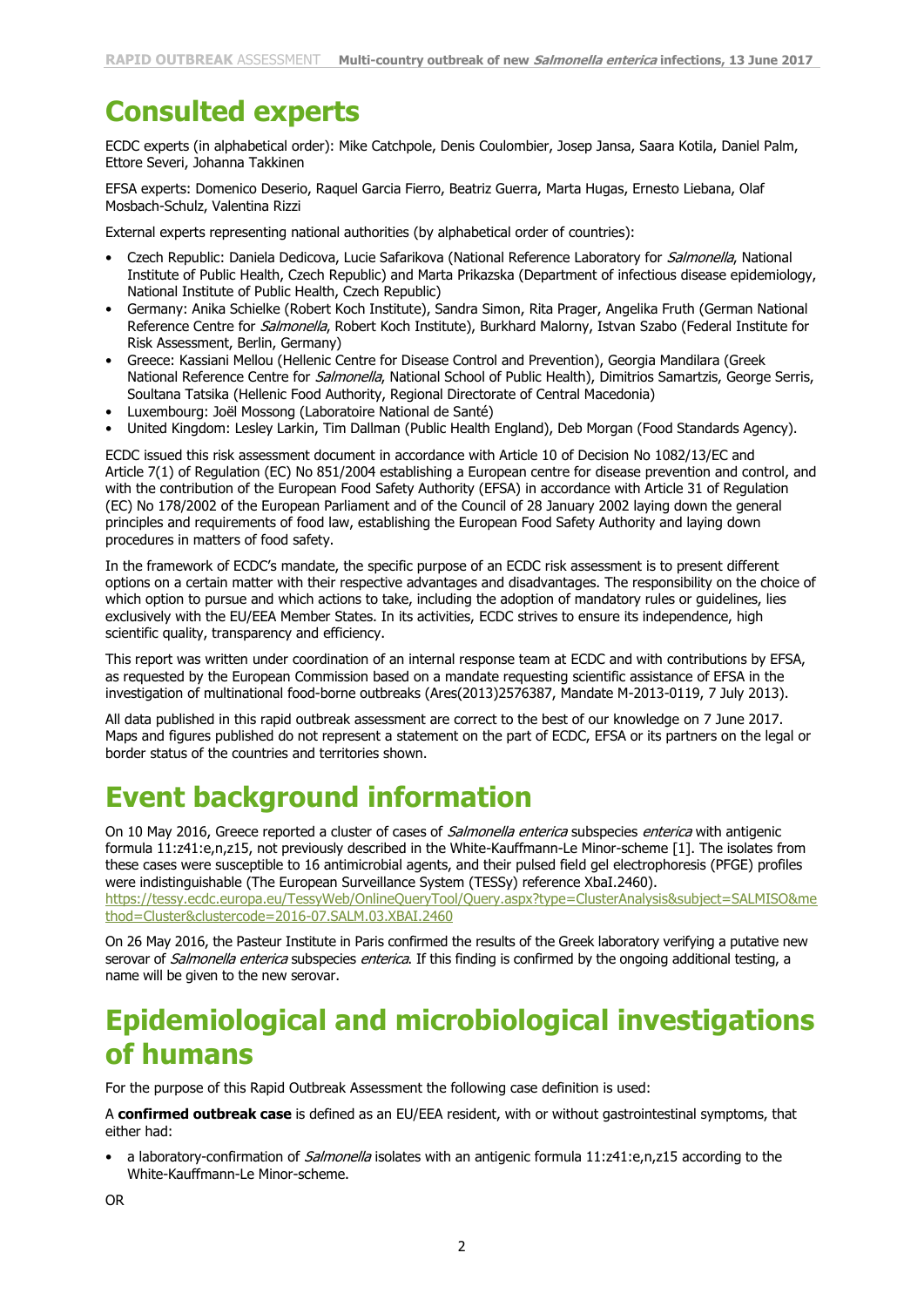a laboratory-confirmation of *Salmonella* with a whole-genome sequence matching any of the reference sequences provided below.

Sequence data from representative *Salmonella* isolates with the sequence identification code 239-2016 were uploaded to Enterobase [\(https://enterobase.warwick.ac.uk/\)](https://enterobase.warwick.ac.uk/) and the NCBI short read archive (accession numbers SRR5413117, SRR5413119 and SRR5413121).

### **Epidemiological situation**

From May 2016 to 1 June 2017, five EU Member States reported 47 confirmed cases infected by this new Salmonella serovar.

**Greece** has reported 22 confirmed cases since March 2016. Two cases were detected in 2017, with the latest case at the end of February 2017. The Greek National Reference Centre received about 200 Salmonella isolates in the last quarter of 2016, which now await serotyping, which could lead to the detection of additional cases that match the outbreak case definition.

Germany has reported 13 confirmed cases with the new *Salmonella* serovar since May 2016. The latest case was notified in March 2017.

The **Czech Republic** reported five confirmed cases, with the most recent case notified at the end of June 2016.

**Luxembourg** reported four confirmed cases, with the latest notification in March 2017.

The **United Kingdom** reported three confirmed cases, with sampling dates between May and September 2016.

The first three cases associated with this outbreak were reported in March 2016 by Greece, and the last two cases were reported in March 2017 by Germany and Luxembourg. The outbreak peaked in April 2016, and since August 2016, one to four cases were reported per month (Figure 1).

Information on age was available for 46 of the 47 cases: median age is eight years (interquartile range 3-46 years). Twenty-six cases were female. Four German cases had an epidemiological link to Greece, either through travelling to Greece or through a Greek relative visiting Germany. There were no other cases who had a travel history or any other epidemiological link to another country.

Five of the 34 cases with available clinical information were asymptomatic: three in Luxembourg, one in Germany and one in Greece. Of the 26 cases with available information on hospitalisation, 12 patients were hospitalised. No deaths were reported associated with this outbreak.



**Figure 1. Distribution of cases by reporting country and month of report\*, EU, as of 24 May 2017 (N=43)**

Month of onset

For four cases, no information was available on month of report. \* Month of sampling or month of receipt by the reference laboratory when month of onset not available.

In Greece, a case-case study comprising 11 cases with the new serotype and 22 cases of Salmonella Enteritidis indicated an association between the occurrence of disease and the consumption of tahini (a sesame-based product). Interviews of five German and two Luxembourgish cases identified exposure to a common food item, a specific sesame paste sold in a screw-lid glass jar.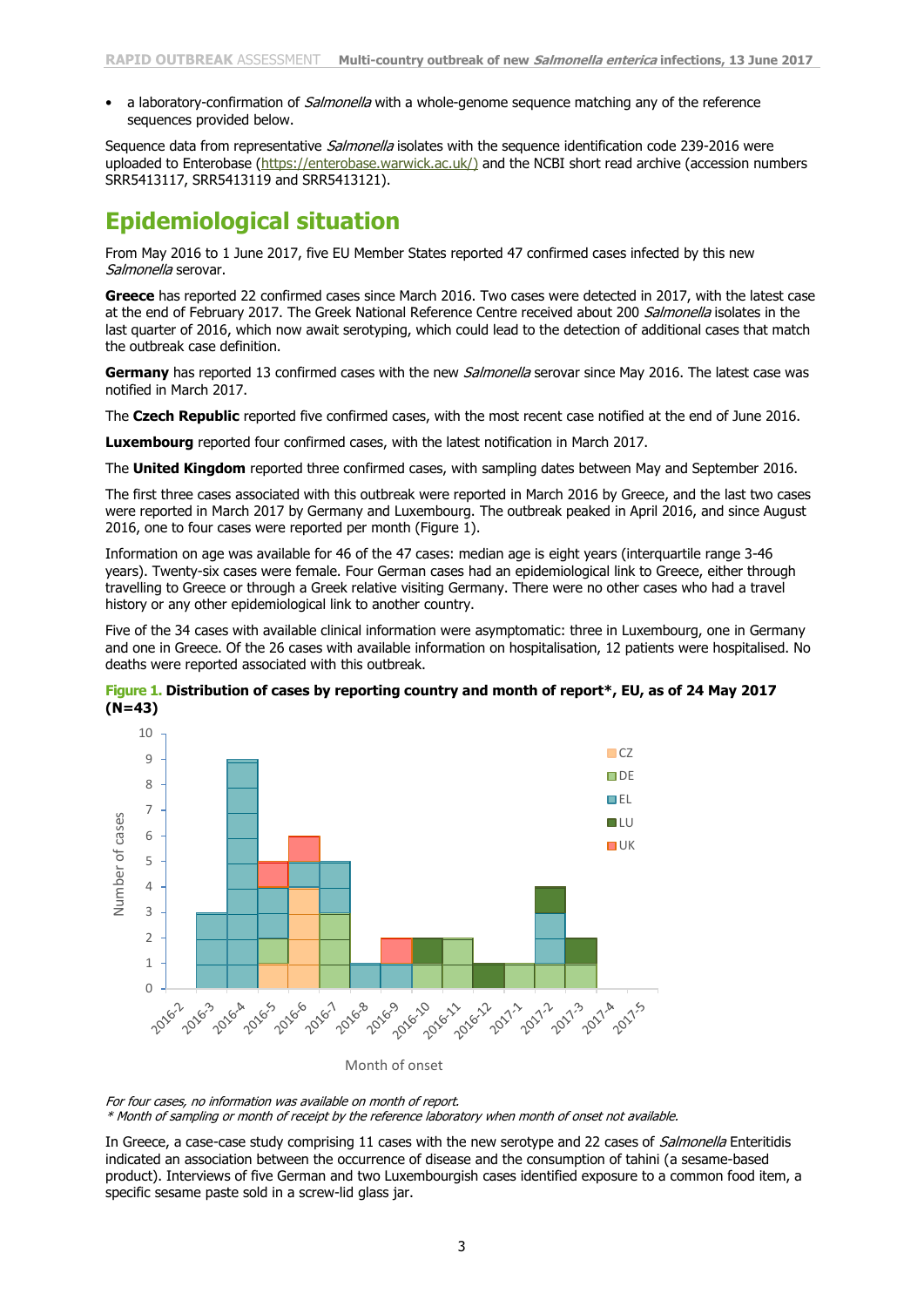### **Microbiological information**

At least 17 isolates from the Czech Republic, Germany, Greece and Luxembourg share an indistinguishable PFGE profile (TESSy reference XbaI.2460, Figure 2). In addition to WGS performed in public health laboratories in Germany (human isolates from eight cases and one non-human isolate from a food sample), Luxembourg (human isolates from three cases) and England (human isolates from three cases), the ECDC contractor has performed WGS for nine isolates (human isolates from three Czech cases, three German cases, and three Greek cases). Multicountry WGS data analysis, performed in Germany, concluded that 22 human isolates from Germany (exposed either in Greece or in Germany), Greece, Luxembourg, the Czech Republic and the United Kingdom clustered tightly together by cgMLST (Figure 3).

#### **Figure 2. PFGE-XbaI profile for TESSy reference type XbaI.2460 (2) alongside a Salmonella Braenderup H9812 size standard** [1]

| T                                         |  |  |  |  |
|-------------------------------------------|--|--|--|--|
| $\mathbf{\hat{}}$<br>$\prime$<br><u>.</u> |  |  |  |  |

In August 2016, Greece reported an extended-spectrum beta-lactamase (ESBL)-producing Salmonella 11:z41:e,n,z15 which carried a blaSHV-5-like gene isolated from a previously reported relapse case.

Twelve countries (Austria, Cyprus, Denmark, Finland, France, Ireland, Italy, the Netherlands, Norway, Scotland, Sweden and Switzerland) reported not having observed human *Salmonella* isolates with this antigenic formula. Before April 2016, no *Salmonella* isolates/cases with antigenic formula 11:z41:e,n,z15 or with PFGE profile XbaI.2460 have been reported to TESSy.

**Figure 3. Minimum spanning tree of sequencing analysis showing 22 human and one food Salmonella isolates with antigenic formula 11:z41:e,n,z15 from the Czech Republic, Germany, Greece, Luxembourg and the United Kingdom, March 2016 – March 2017, as of 31 May 2017**



Ridom SeqSphere+ MST for 25 Samples based on 2150 columns, pairwise ignoring missing values Distance based on columns from S. enterica cgMLST 2143 targets LT2 (2143), S. enterica MLST (7) Comparison Table definition: Ssp.I 11 z41 e.n.z15

Comparison Table created: 18.04.2017 14:54

Task Templates: S. enterica cgMLST 2143 targets LT2, S. enterica MLST, S. enterica Accessory 2201 targets LT2

Grouped by column "Country of Isolation"

- Czech Republic
- Germany
- Germany\_food
- $\bigcap$  Greece
- **OLuxembourg**



Note: Figure provided by Robert Koch Institute (RKI, Germany). The tree was created with Ridom SeqSphere+ (Ridom GmbH, Münster, Germany) based on a preliminary (ad hoc) cgMLST scheme for Salmonella enterica developed at RKI. All isolates were isolated from human samples, except for one isolated from food (sesame seeds, sample collected in Germany). One human isolate from Germany belonging to the main cluster is missing in the figure.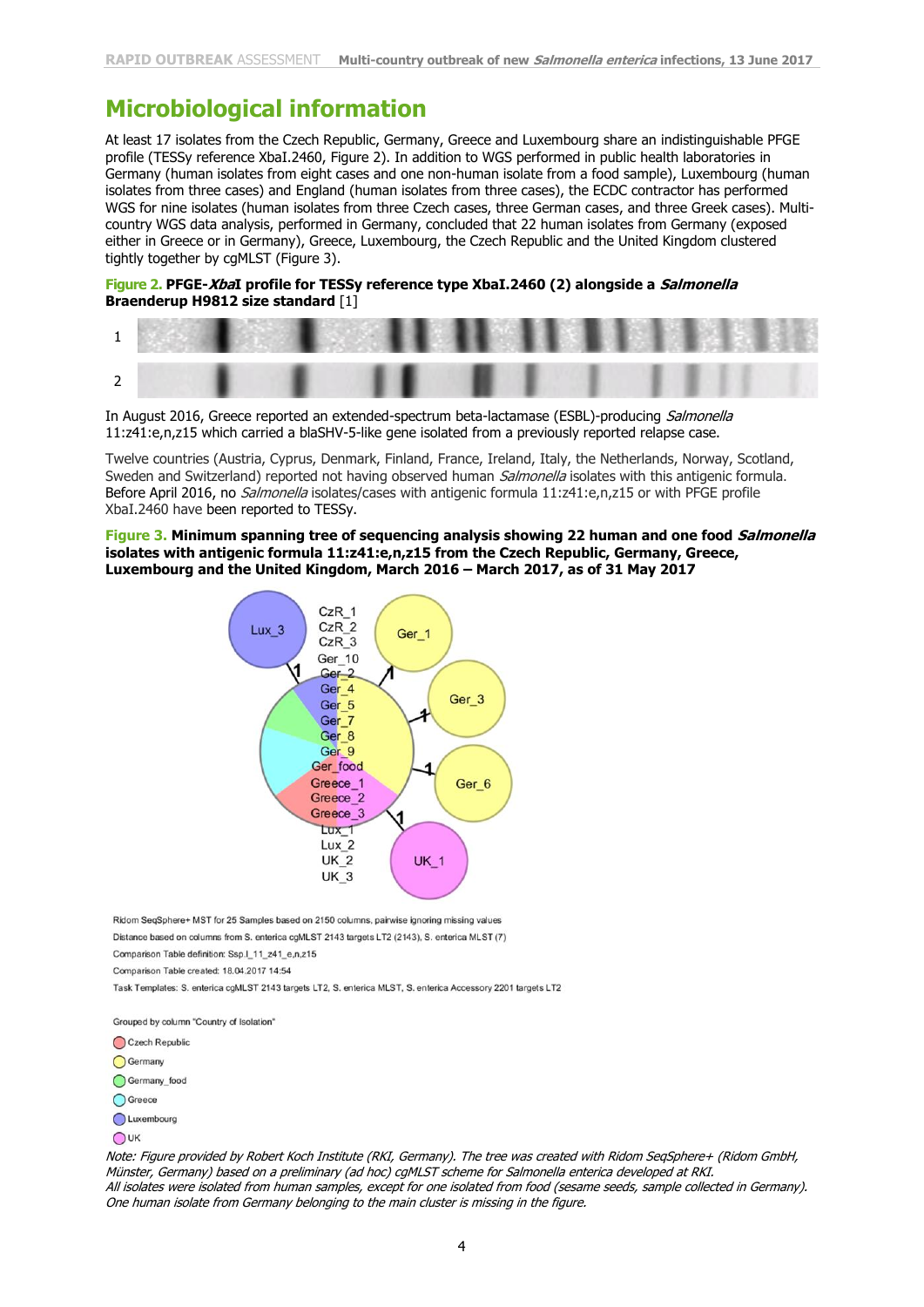# **Microbiological and environmental investigations of food**

This section summarises, by country, all information on food and environmental investigations related to this outbreak that the Member States reported to RASFF. Also included is information reported to EFSA by the national competent authorities of the affected Member States in the context of this outbreak (as of 7 June 2017). Figure 4 provides an overview of traceability and testing information as provided by Member States or available in RASFF.

### **Greece**

### **Sesame seeds**

On 20 January 2016, a shipment (five containers, net weight 90 038 kg) of sesame seeds (expiry date 9 Jan 2018) was shipped from a Nigerian producer (Producer A) to a Greek harbour where it was unloaded in February 2016. The seeds were sampled in Nigeria and tested negative for *Salmonella*. On 15 September 2016, the containers were forwarded to a Greek company (Company A).

The shipment was delivered to Greek Company A on 16 September 2016, where the product was tested before processing and the negative result for *Salmonella* was confirmed. The sesame seeds were used to make two different products: a) hulled and pasteurised sesame seeds (Lots 1, 2, 3 and 4), and b) natural cleaned and washed sesame seeds (Lots 5, 6 and 7). Each lot was processed on a different day (between 4 October 2016 and 19 January 2017). Processing was identical, except for Lots 1, 2, 3, 4, which were also hulled. The overall process included the following steps:

- Foreign material removal
- Washing
- Hulling (only for the hulled and pasteurised sesame seeds)
- Drying (temperature >90 °C for 10 minutes)
- 'Sterilisation' (115 °C for 8–9 minutes, proven to deliver a 7-log bacterial count reduction)
- Roaster chamber (90 °C, validated for a 6-log bacterial count reduction).

On 6 October 2016, Lot 1 of the hulled and pasteurised sesame seeds (production date 5 October 2016) was sampled at Greek Company A and tested negative for *Salmonella*. The remaining lots of hulled sesame seeds and the three lots of natural sesame seeds were sampled close to the date of shipping for further distribution; testing for Salmonella was negative.

In the period October 2016–January 2017, Company A delivered these lots to Germany through a German trader (Trade A) which distributed the lots to another German company (Company B).

Between October 2016 and January 2017, all seven lots were tested for *Salmonella* at German company B during own checks. Lots 2, 3, 4, 5, 6, and 7 tested negative for *Salmonella*. But on 2 November 2016, Lot 1 (hulled sesame seeds) tested positive for *Salmonella* 11:z41:e,n,z15, and on 10 November 2016 the entire positive lot was shipped back through German trader A to the Greek supplier (Company A).

The Salmonella-positive Lot 1 of hulled sesame seeds was returned back to Greek Company A, where it was tested again for Salmonella in November 2016 and in December 2016, with negative results (five samples were tested in November, and 14 samples in December). The entire lot was seized by the Greek competent authority and stored in the Greek supplier's warehouse (Company A).

#### **Sesame paste**

On 22 June 2015, a Sudanese company (Producer B), on behalf of a company from the United Arab Emirates, shipped whitish sesame seeds to Company A in Greece (five containers, gross weight 95 190 kg). After receiving the seeds on 2 November 2015, Company A sampled the seeds, which were negative for *Salmonella* (samples were taken on 10 November 2015, results obtained on 16 November 2015). On 18 March 2016, some of these seeds were used to make tahini. On the same day, but on a separated production line, the remaining seeds were used to produce hulled sesame seeds and natural roasted seeds; all products were further distributed.

The production process for tahini is roughly identical to the one described above (hulled sesame seeds). Two additional steps at the end of the production process are carried out:

- Grinding (>95 °C)
- Additional 'sterilisation' process (>120 °C for 12–14 minutes, validated for a 6-log bacterial count reduction).

All processing steps applied during production on 18 March 2016 were validated and, according to the audit findings, there was no evidence of underperformance during the decontamination process. However, the usually entirely closed production line for the sesame paste was brought to a halt, and the tahini was temporarily stored in plastic pallet tanks. There is no information available on the sanitation conditions of these tanks before they were used.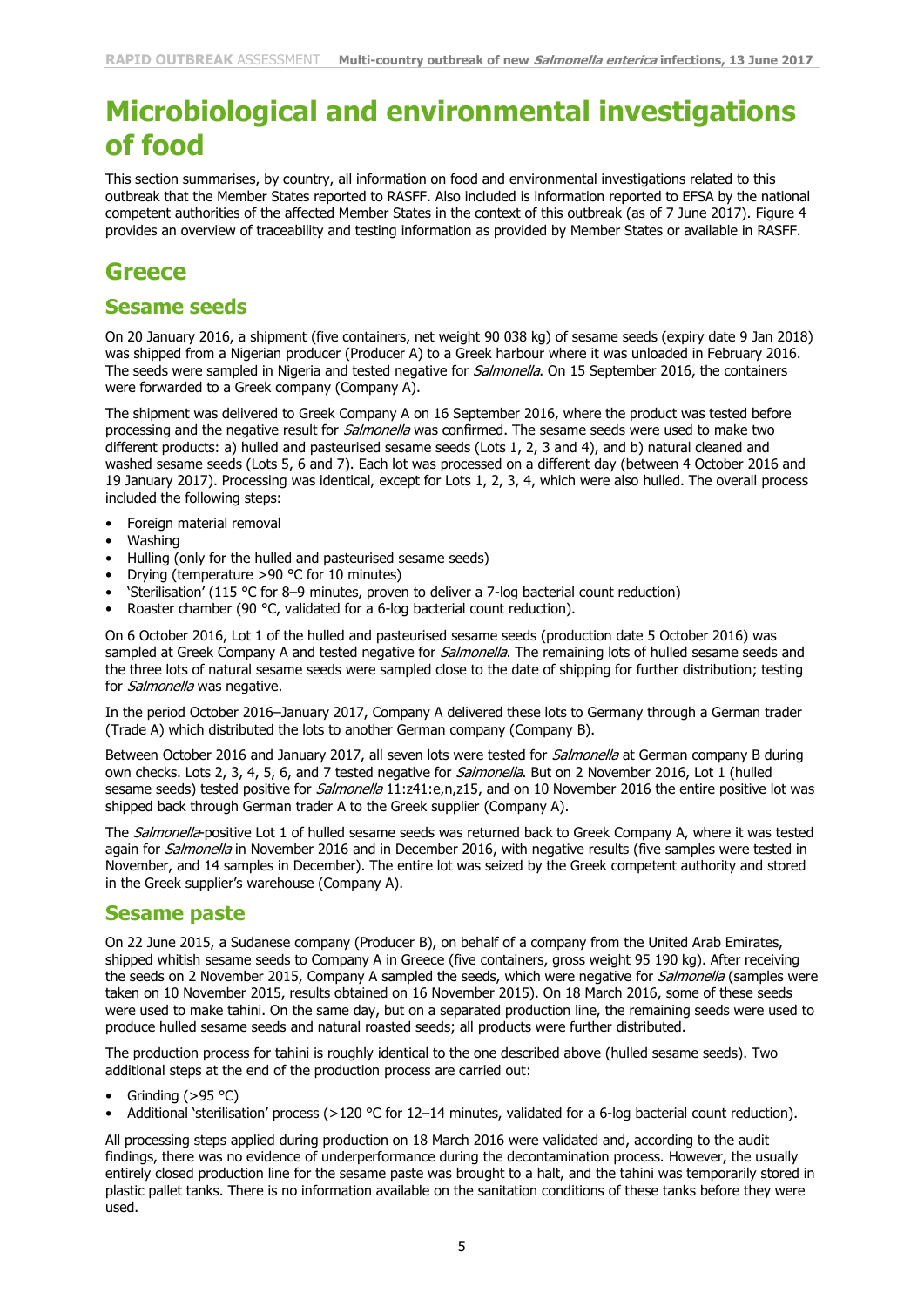Some of the tahini was packaged in plastic containers, some was used to make sesame oil; both products were further distributed. The remaining amount was used as an ingredient for sesame paste, branded exclusively for a German company (Company C). The sesame paste was produced on 21 of March 2016 by adding sugar, cottonseed oil, and soya lecithin to the tahini that earlier had been stored in plastic pallet tanks. The finished product was pumped through a closed pipeline system into a stainless steel holding tank and kept at 45 °C for up to two days. The sesame paste was packaged in glass jars on 21, 22 and 23 March 2016. The glass jars used for packaging were UV-treated, but the lids were not.

Due to the novelty of this serovar and the geographical distance of Nigeria and Sudan, it seems unlikely that the contamination occurred independently in the seeds from the two countries. It is possible that the mentioned serovar originated in one area, and cross-contamination took place at Greek Company A. Investigations showed that the seeds from Nigeria had not even arrived at Company A (delivery was in September 2016) when the Salmonella-positive sesame paste – made with Sudanese sesame seeds – was produced and packaged (March 2016). This means that Nigerian seeds could not have been the source of the contamination.

During the processing of the Sudanese seeds (delivered on 2 November 2015) for the production of sesame paste, the usually entirely closed production line was brought to an unscheduled halt, and the tahini was temporarily stored in plastic pallet tanks; for this step, no information on sanitation conditions was available. This could be a contributory factor to the contamination of the sesame paste. Moreover, considering that the Nigerian sesame seeds were not mixed with the Sudanese seeds, it is conceivable that the environment might have played a role in the cross-contamination.

### **Germany**

#### **Sesame seeds**

German Company B received four individual shipments of Nigerian seeds via Greece, delivered through German Trader A, for a total of seven lots: Lots 1, 2, 3, 4 hulled and pasteurised sesame seeds) and Lots 5, 6, 7 (natural cleaned and washed sesame seeds).

During own checks on 19 October 2016, Company B sampled Lot 1 (hulled and pasteurised sesame seeds), which tested positive for *Salmonella* 11:z41:e,n,z15. The isolate was later sequenced and matched the isolates from human cases (from Germany, Greece and the Czech Republic): maximum two loci pairwise difference with cgMLST. Due to the detection of Salmonella, on 10 November 2016, the German Company B sent the entire lot back to Company A in Greece, again enlisting the services of Trader A. Lots 2, 3, 4, 5, 6 and 7 were *Salmonella*-negative during own checks conducted between October 2016 and January 2017 and were further distributed.

#### **Sesame paste**

Thirteen salmonellosis cases were identified in Germany. Five of those cases said in an interview that they ate sesame paste that was manufactured by Greek Company A. The sesame paste was delivered to German Company C which sold it to Wholesaler A who distributed it to three Member States (Austria, Belgium, Estonia). The sesame paste was also distributed to a German food retailer, where some of the human cases purchased it. Company C also delivered the sesame paste to another five countries (Austria, France, Luxembourg, Portugal, Switzerland), either directly or through other wholesalers (Wholesalers B, C and D) (see Figure 4).

On 22 March 2017, samples were taken from sealed jars of sesame paste from the household of one human case and from the German food retailer where the human case purchased the product. A test performed at the German national reference laboratory for *Salmonella* at the Federal Institute for Risk Assessment (BfR) was positive for Salmonella serotype 11:z41:e,n,z15 (5 April 2017). These results strongly suggest a connection between the contaminations detected in the paste produced with Sudanese seeds and the one concerning the sesame seeds imported from the Nigerian producer A.

After the detection of Salmonella, German Company C issued a food safety alert and initiated a recall of the sesame paste. After that, Germany and the other affected countries (Austria, Belgium, Estonia, France, Luxembourg, Portugal, and Switzerland) issued a consumer warning and started a product withdrawal.

### **Luxembourg**

#### **Sesame paste**

Two human cases in Luxemburg reported exposure to the sesame paste traded by the German Company C. A sample of the incriminated lot of sesame paste was taken in a retail shop and tested positive for Salmonella 11:z41:e,n,z15. After a food safety alert issued by Company C, the incriminated lot of sesame paste was recalled in Luxembourg on 31 March 2017.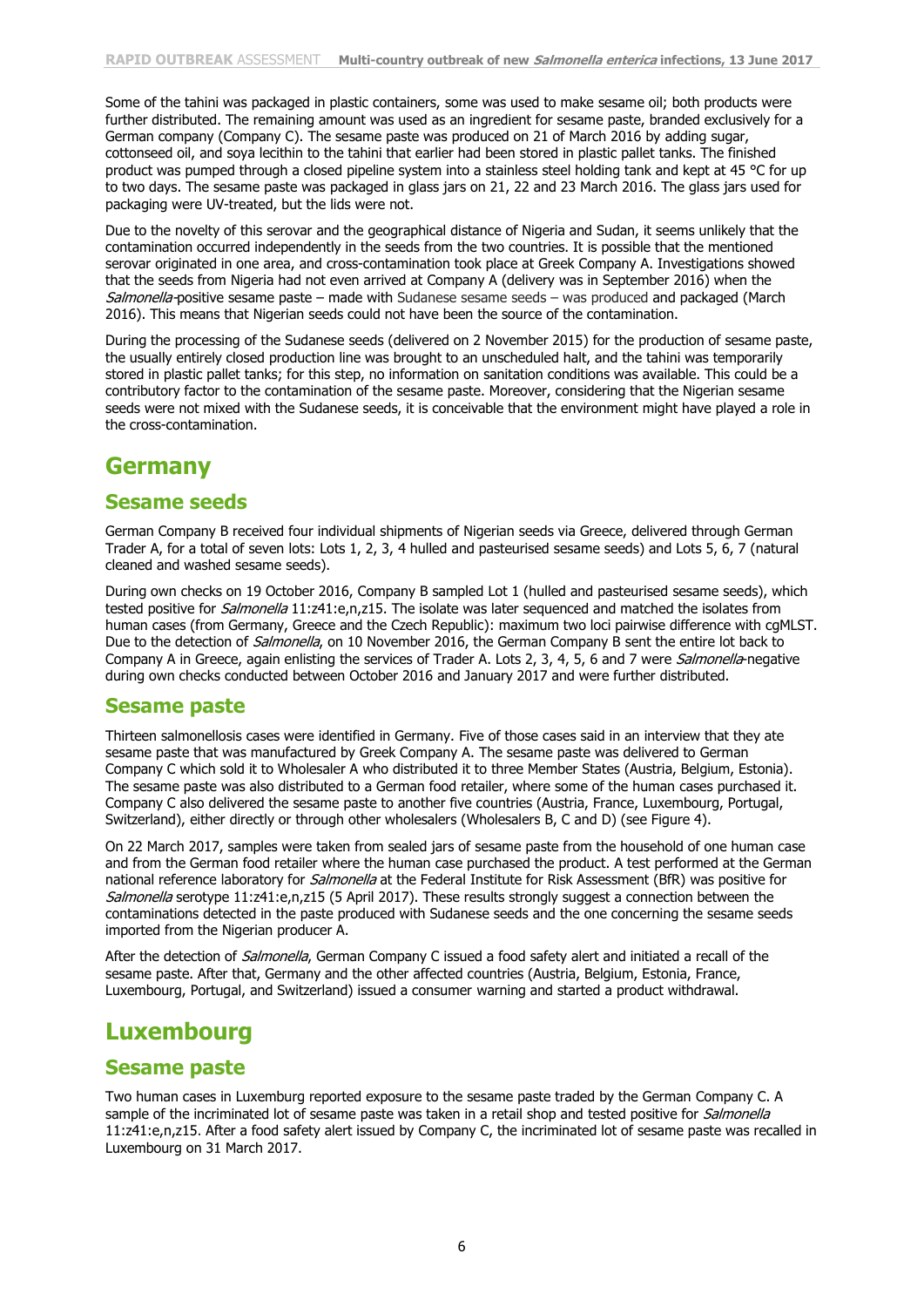#### **Figure 4. Traceability and testing information either available in RASFF or provided by Member States to EFSA, as of 7 June 2017**